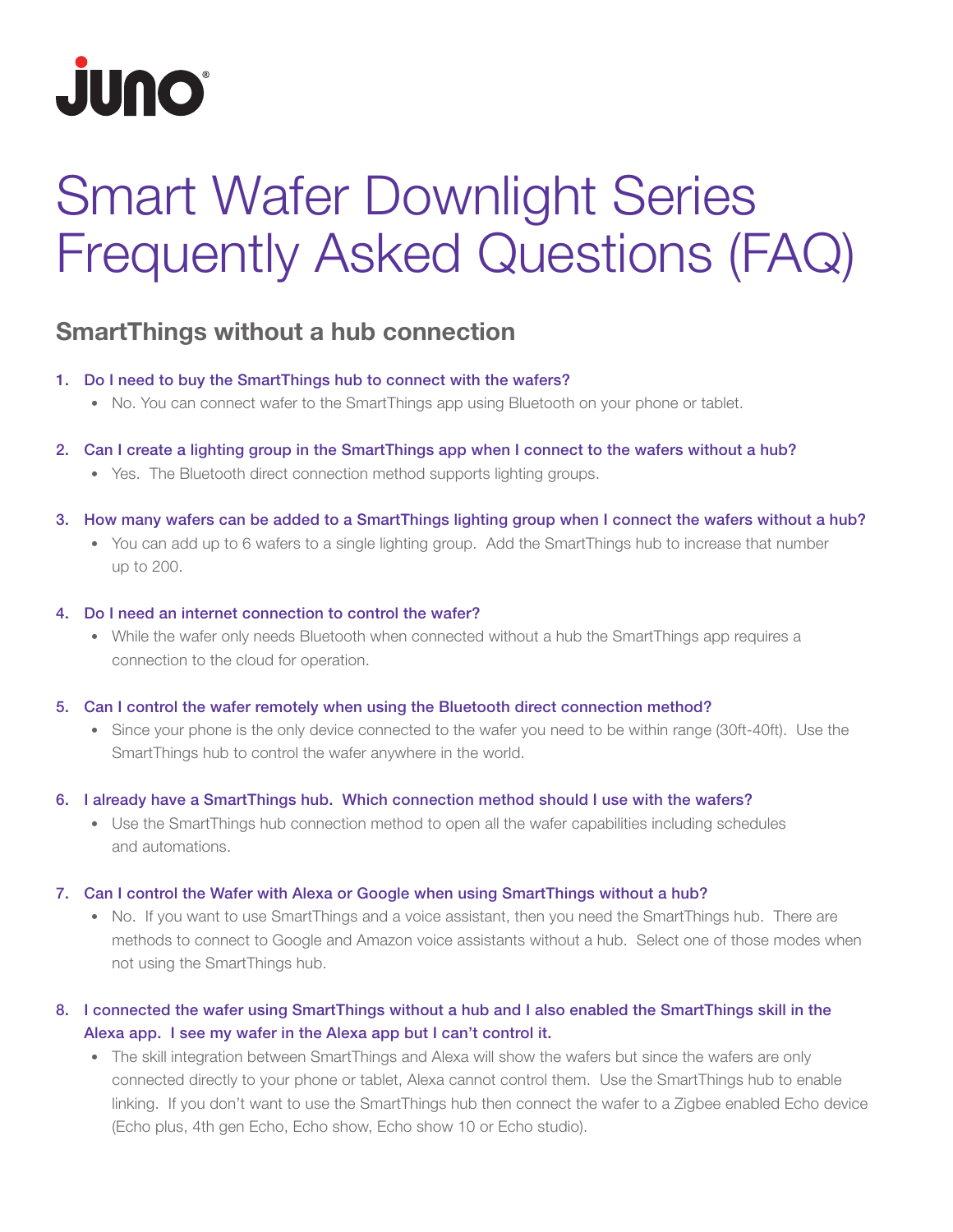# SmartThings with a hub connection

## 1. How many wafers can be added to a SmartThings hub?

• You may add up to 200 devices to the SmartThings hub.

## 2. How many wafers can be added to a SmartThings lighting group?

• You can add up to 200 wafers to a single lighting group.

## 3. Can I link the Wafers to voice assistants?

• Yes. The SmartThings hub supports Alexa and Google Home voice assistants simultaneously.

## 4. How far can I connect the Wafers from the SmartThings hub?

• The wafers have a range of 30ft-40ft. However, each wafer will act as a range extender when connecting them to the SmartThings hub for whole house connectivity. To extend the range simply add another Zigbee device between the Hub and the wafers. The more devices in a home the better the range gets.

## 5. Will I be able to control my Wafers from my Samsung TV?

• All Samsung televisions which support SmartThings will control the Wafers.

## 6. Can I control the Wafers remotely?

• Yes. When using the SmartThings app you can control the Wafers from anywhere in the world.

## 7. Can I control the wafers with motion sensors?

• Yes. When using the SmartThings hub, you can control the wafers with any type of compatible sensor. Additionally, you can use buttons and switches to control the Wafers.

# Google Home Connectivity

## 1. Do I need to connect my Wafers first to SmartThings before adding them to Google Home?

• No. If you are going to use the wafers with Google Home and you don't have the SmartThings hub, then simply connect the wafers direct to your Google Home voice assistant. SmartThings app or SmartThings hub are not required.

## 2. Can I control the Wafers remotely?

• Yes. When connecting the Wafers using Google Home you can control the Wafers from anywhere in the world.

## 3. How far can my Google Home voice assistant be from the Wafers?

• You need a Google Home device (Google Home, Google Home mini, Google Home max, etc.) within Bluetooth range of the Wafers. Typically, 30ft-40ft.

## 4. Can I control my Wafers using voice from anywhere in the house?

• If there is a Google Home device in range of the Wafers (30ft-40ft) you can use a second Google Home Device anywhere in the house to relay voice commands.